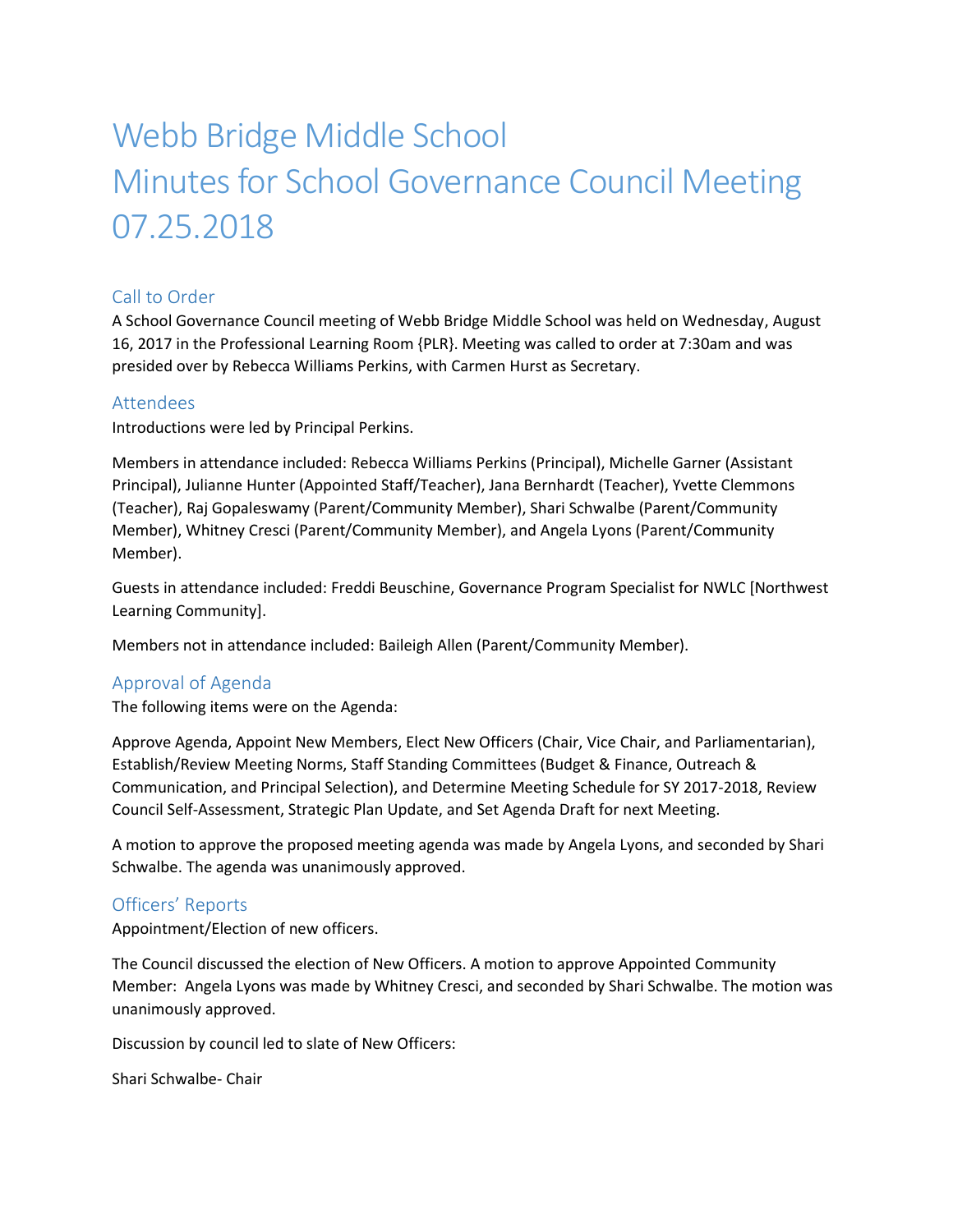Jana Bernhardt- Vice Chair

Julianne Hunter- Parliamentarian

The slate was motioned for approval by Angela Lyons, and seconded by Michelle Garner. The motion was unanimously approved.

Once the new officers were elected, Chair Schwalbe led the group in a discussion to establish and/or review School Governance Council Norms:

-Be Prompt and Present

-Make student-driven decisions

-Be respectful to others

-Actively and professionally engage in the council work

Chair Schwalbe then led The Council in a discussion of the Staff Standing Committees (Budget & Finance, Outreach & Communication, and Principal Selection):

*Budget and Finance*: Angela Lyons (chair), Yvette Clemmons, Rebecca Williams Perkins (Principal), Lisa Beckett (Bookkeeper), Baileigh Allen, and Michelle Garner.

*Outreach and Communication*: Whitney Cresci (chair), Raj Gopaleswamy, Jana Bernhardt, Julianne Hunter (Appointed Staff), Rebecca Williams Perkins (Principal), Katie Pardee (Appointed Staff), and Shari Schwalbe.

*Principal Selection*: Shari Schwalbe, Whitney Cresci, Michelle Garner, and Yvette Clemmons.

Motion to approve and put forth the Staff Standing Committees as they stand by Jana Bernhardt, seconded by Shari Schwalbe. The motion passed unanimously.

The Council held discussion around Determining a Standard Meeting Schedule for SY 2017-2018, with specific discussion surrounding public comment time frame to be more conducive for parents. The Council determined that the public comment would be at 8:00am on the agenda. The Council continued discussion regarding meeting days- once a month, and plans for subsequent meetings to be held on *Fridays at 7:30am - September 22, October 20, November 10, December 15, January 19, February 9, March 16, April 13, and May 11.*

Freddie informed The Council that they should expect to receive information in mid-September regarding the strategic planning process.

The RFF timeline may change this year, but the process is also changing to make it easier and automated.

Seed Fund process and funding is also changing and it is possible that the SGC/School will have much more discretion with regards to use of the funds.